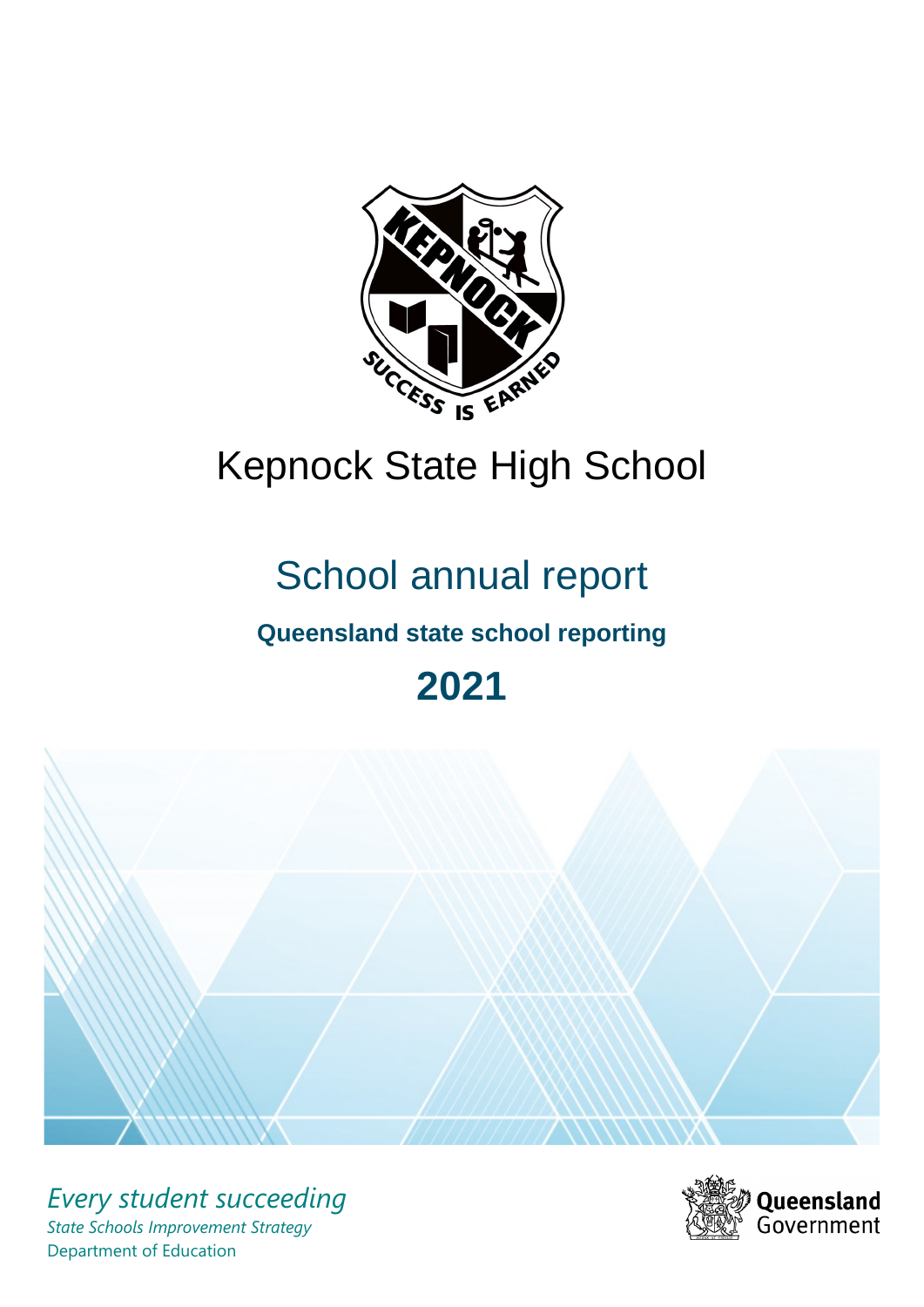**OFFICIAL – Public** Published as information source only. Public information used to create this report may not appear in this format in the public domain Please refer to disclaimer information.

#### **Contact details**

| <b>Postal Address</b> | PO Box 4310 Bundaberg South 4670 |
|-----------------------|----------------------------------|
| <b>Phone</b>          | (07) 4131 1888                   |
| Fax                   | (07) 4131 1800                   |
| <b>Email</b>          | principal@kepnockshs.eq.edu.au   |
| Website               | https://kepnockshs.eq.edu.au     |

#### **Disclaimer**

The materials presented in this report are distributed by the Department of Education (the department) as an information source only.

The information and data in this report is subject to change without notice.<br>The department makes no statements, representations, or warranties about the accuracy or completeness of, and you should not rely on, any informa report. The department disclaim all responsibility and all liability (including without limitation, liability in negligence) for all expenses, losses, damages and costs you might incur as a

result of the information in this report being inaccurate or incomplete in any way, and for any reason.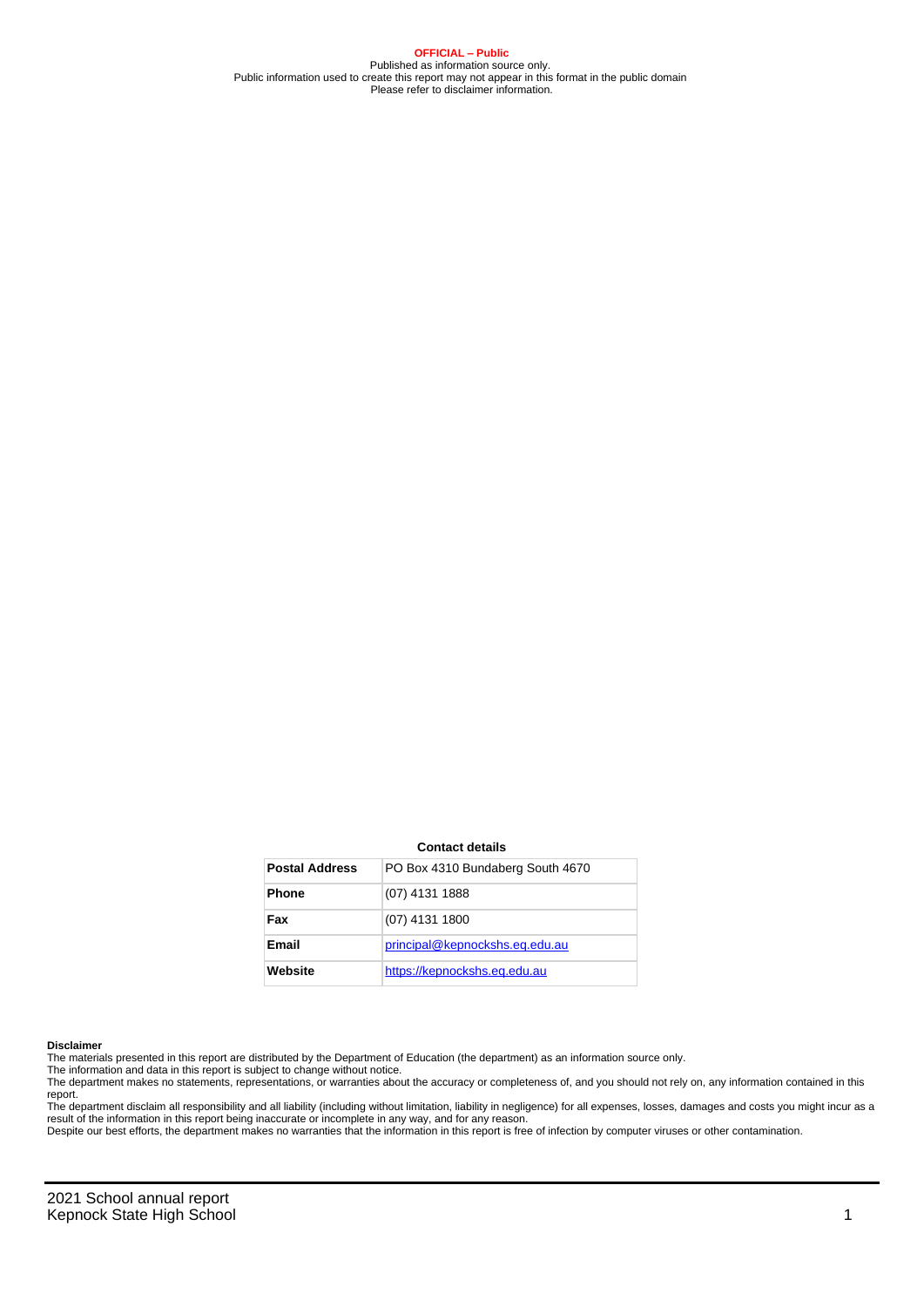| School context                     |                                                                                                                                                                                                   |
|------------------------------------|---------------------------------------------------------------------------------------------------------------------------------------------------------------------------------------------------|
| <b>Coeducational or single sex</b> | Coeducational                                                                                                                                                                                     |
| Independent Public School          | <b>Yes</b>                                                                                                                                                                                        |
| Year levels offered in 2021        | Year $7 -$ Year 12                                                                                                                                                                                |
| Webpages                           | Additional information about Queensland state schools is located on the:<br>My School website<br>٠<br>Queensland Government data website<br>Queensland Government schools directory website.<br>٠ |

# **Characteristics of the student body**

## **Student enrolments**

### **Table 1: Student enrolments by year level**

|                   |       | <b>February</b> |       |       | <b>August</b> |       |
|-------------------|-------|-----------------|-------|-------|---------------|-------|
| Year Level        | 2019  | 2020            | 2021  | 2019  | 2020          | 2021  |
| Year <sub>7</sub> | 264   | 288             | 262   | 266   | 282           | 261   |
| Year <sub>8</sub> | 255   | 263             | 269   | 251   | 260           | 284   |
| Year 9            | 262   | 252             | 251   | 263   | 241           | 251   |
| Year 10           | 249   | 269             | 239   | 250   | 255           | 226   |
| Year 11           | 206   | 223             | 206   | 190   | 198           | 183   |
| Year 12           | 129   | 152             | 174   | 122   | 143           | 152   |
| <b>Total</b>      | 1,365 | 1,447           | 1,401 | 1,342 | 1,379         | 1,357 |

Notes

1. Student counts include headcount of all full- and part-time students at the school.

## **Average class sizes**

#### **Table 2: Average class size information for each phase of schooling**

| <b>Year Levels</b> | 2019 | 2020 | 2021 |
|--------------------|------|------|------|
| Year 7 – Year 10   | 23   | 23   | つつ   |
| Year 11 – Year 12  | 16   | 16   | 15   |

Notes

1. Classes are measured against the target of 25 students per teacher in Prep to Year 3 and Years 11 to 12, and target of 28 students per teacher in Years 4 to 10. Where composite classes exist across cohorts (e.g. Year 3/4) the class size targets would be the lower cohort target.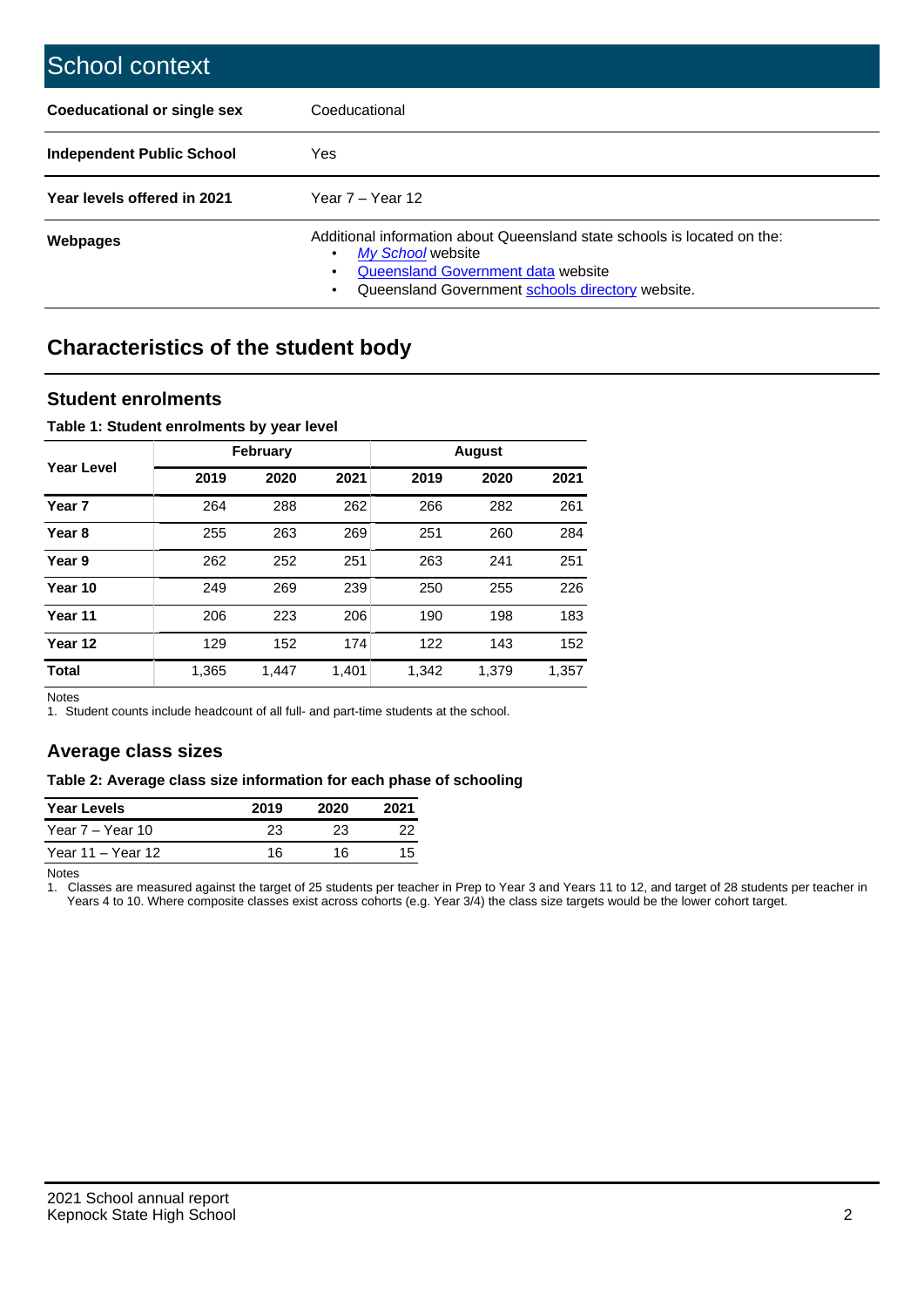## **Respectful relationships education**

To support students' learning, health and wellbeing all state schools are required to implement respectful relationships education through the Prep to Year 10 Australian Curriculum: Health and Physical Education and/or through school pastoral care programs across Prep to Year 12.

## **Parent, student and staff satisfaction**

Tables 3–5 show selected items from the Parent/Caregiver, Student and Staff School Opinion Surveys. In response to the COVID-19 health emergency, the annual school opinion surveys of students, teachers and staff were not administered in 2020. A new time series started in 2021 and data from this collection is not considered directly comparable with earlier collections due to significant methodology changes.

For state level information go to the **[School Opinion Survey](https://qed.qld.gov.au/publications/reports/statistics/schooling/schools/schoolopinionsurvey) webpage**.

#### **Table 3: Parent/Caregiver Survey**

| Percentage of parents/caregivers who agree <sup>1</sup> that:                                               | 2019  | 2020 | 2021  |
|-------------------------------------------------------------------------------------------------------------|-------|------|-------|
| This is a good school.                                                                                      | 85.9% |      | 83.1% |
| My child likes being at this school. <sup>2</sup>                                                           | 87.1% |      | 80.6% |
| My child feels safe at this school. <sup>2</sup>                                                            | 90.1% |      | 81.7% |
| My child's learning needs are being met at this school. <sup>2</sup>                                        | 85.9% |      | 72.3% |
| My child is making good progress at this school. <sup>2</sup>                                               | 84.5% |      | 77.5% |
| Teachers at this school expect my child to do his or her best. <sup>2</sup>                                 | 91.4% |      | 91.5% |
| Teachers at this school provide my child with useful feedback about his or her school<br>work. <sup>2</sup> | 82.6% |      | 84.0% |
| Teachers at this school motivate my child to learn. <sup>2</sup>                                            | 84.3% |      | 71.0% |
| Teachers at this school treat students fairly. <sup>2</sup>                                                 | 79.4% |      | 76.6% |
| can talk to my child's teachers about my concerns. <sup>2</sup>                                             | 87.1% |      | 87.8% |
| This school works with me to support my child's learning. <sup>2</sup>                                      | 81.7% |      | 78.0% |
| This school takes parents' opinions seriously. <sup>2</sup>                                                 | 77.0% |      | 64.9% |
| Student behaviour is well managed at this school. <sup>2</sup>                                              | 73.1% |      | 61.7% |
| This school looks for ways to improve. <sup>2</sup>                                                         | 92.5% |      | 81.7% |
| This school is well maintained. <sup>2</sup>                                                                | 97.1% |      | 91.3% |

Notes

1. Agree represents the percentage of respondents who Somewhat Agree, Agree or Strongly Agree with the statement.

2. Nationally agreed parents/caregiver items.

3. DW = Data withheld to ensure confidentiality.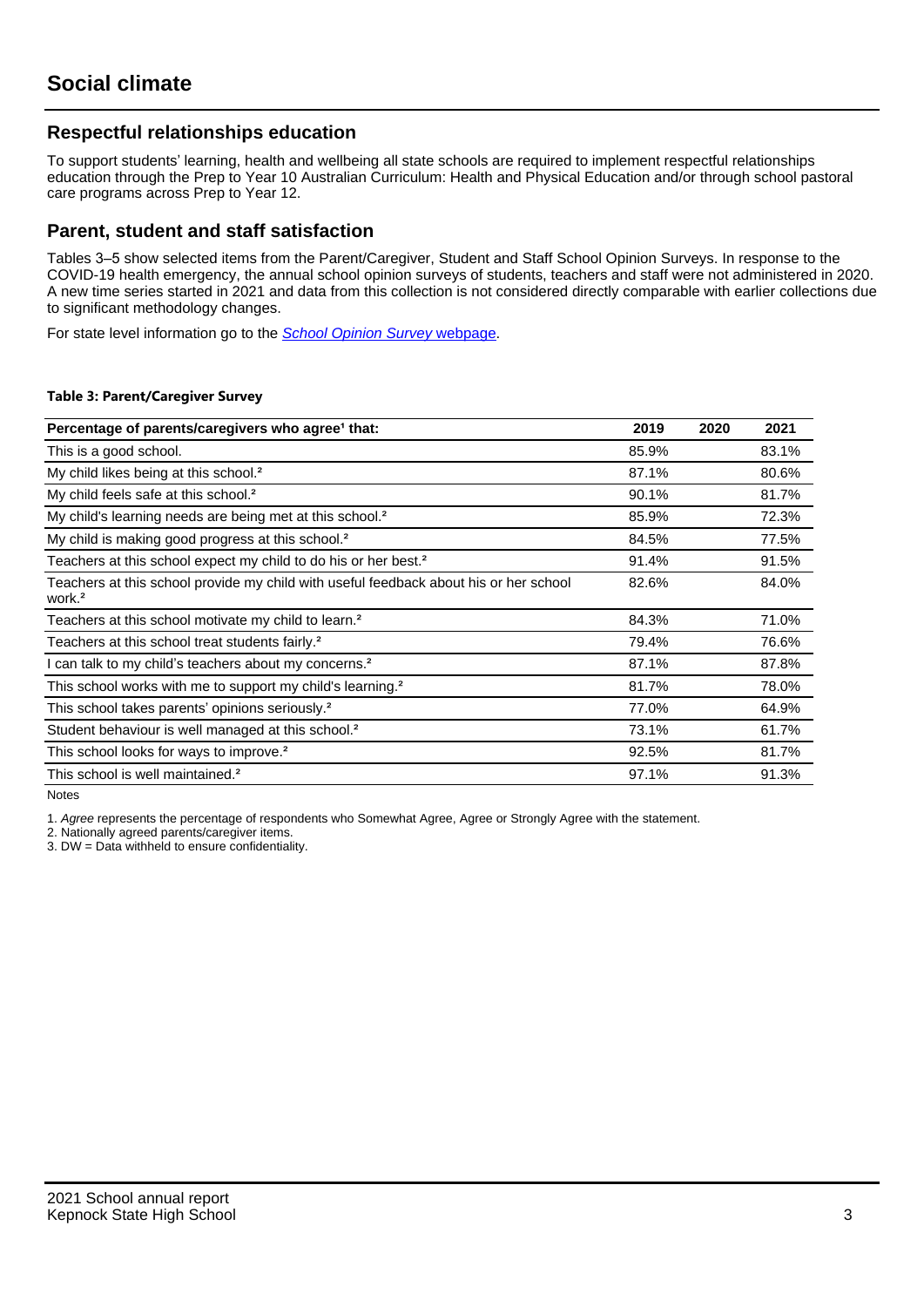#### **Table 4: Student Survey**

| Percentage of students who agree <sup>1</sup> that:                            | 2019  | 2020 | 2021  |
|--------------------------------------------------------------------------------|-------|------|-------|
| I like being at my school. <sup>2</sup>                                        | 81.1% |      | 70.4% |
| I feel safe at my school. <sup>2</sup>                                         | 82.9% |      | 79.8% |
| My teachers motivate me to learn. <sup>2</sup>                                 | 85.5% |      | 74.1% |
| My teachers expect me to do my best. <sup>2</sup>                              | 96.3% |      | 91.1% |
| My teachers provide me with useful feedback about my school work. <sup>2</sup> | 90.0% |      | 79.6% |
| Teachers at my school treat students fairly. <sup>2</sup>                      | 75.7% |      | 71.9% |
| I can talk to my teachers about my concerns. <sup>2</sup>                      | 72.0% |      | 58.3% |
| My school takes students' opinions seriously. <sup>2</sup>                     | 73.9% |      | 62.4% |
| Student behaviour is well managed at my school. <sup>2</sup>                   | 62.2% |      | 47.9% |
| My school looks for ways to improve. <sup>2</sup>                              | 87.0% |      | 79.3% |
| My school is well maintained. <sup>2</sup>                                     | 80.7% |      | 69.6% |
| My school gives me opportunities to do interesting things. <sup>2</sup>        | 86.1% |      | 84.6% |

Notes

1. Agree represents the percentage of respondents who Somewhat Agree, Agree or Strongly Agree with the statement.

2. Nationally agreed student items.

3. DW = Data withheld to ensure confidentiality.

### **Table 5: Staff Survey**

| Percentage of staff who agree <sup>1</sup> that:                                                            | 2019  | 2020 | 2021  |
|-------------------------------------------------------------------------------------------------------------|-------|------|-------|
| I feel confident embedding Aboriginal and Torres Strait Islander perspectives across the<br>learning areas. | 88.8% |      | 80.3% |
| I enjoy working at this school. <sup>2</sup>                                                                | 92.3% |      | 74.8% |
| I feel this school is a safe place in which to work. <sup>2</sup>                                           | 90.8% |      | 72.9% |
| I receive useful feedback about my work at this school. <sup>2</sup>                                        | 77.7% |      | 57.5% |
| Students are encouraged to do their best at this school. <sup>2</sup>                                       | 90.7% |      | 82.2% |
| Students are treated fairly at this school. <sup>2</sup>                                                    | 90.6% |      | 75.0% |
| Student behaviour is well managed at this school. <sup>2</sup>                                              | 66.7% |      | 40.7% |
| Staff are well supported at this school. <sup>2</sup>                                                       | 73.1% |      | 55.7% |
| This school takes staff opinions seriously. <sup>2</sup>                                                    | 73.2% |      | 52.4% |
| This school looks for ways to improve. <sup>2</sup>                                                         | 85.2% |      | 66.0% |
| This school is well maintained. <sup>2</sup>                                                                | 93.1% |      | 83.0% |
| This school gives me opportunities to do interesting things. <sup>2</sup>                                   | 82.8% |      | 71.4% |

Notes

1. Agree represents the percentage of respondents who Somewhat Agree, Agree or Strongly Agree with the statement.

2. Nationally agreed staff items.

3. DW = Data withheld to ensure confidentiality.

# **Description of how this school manages non-attendance**

Queensland state schools manage non-attendance in line with the Queensland Department of Education procedures: [Managing Student Absences and Enforcing Enrolment and Attendance at State Schools](https://ppr.qed.qld.gov.au/pp/managing-student-absences-and-enforcing-enrolment-and-attendance-at-state-schools-procedure); and [Roll Marking in State Schools,](https://ppr.qed.qld.gov.au/pp/roll-marking-in-state-schools-procedure) which outline processes for managing and recording student attendance and absenteeism.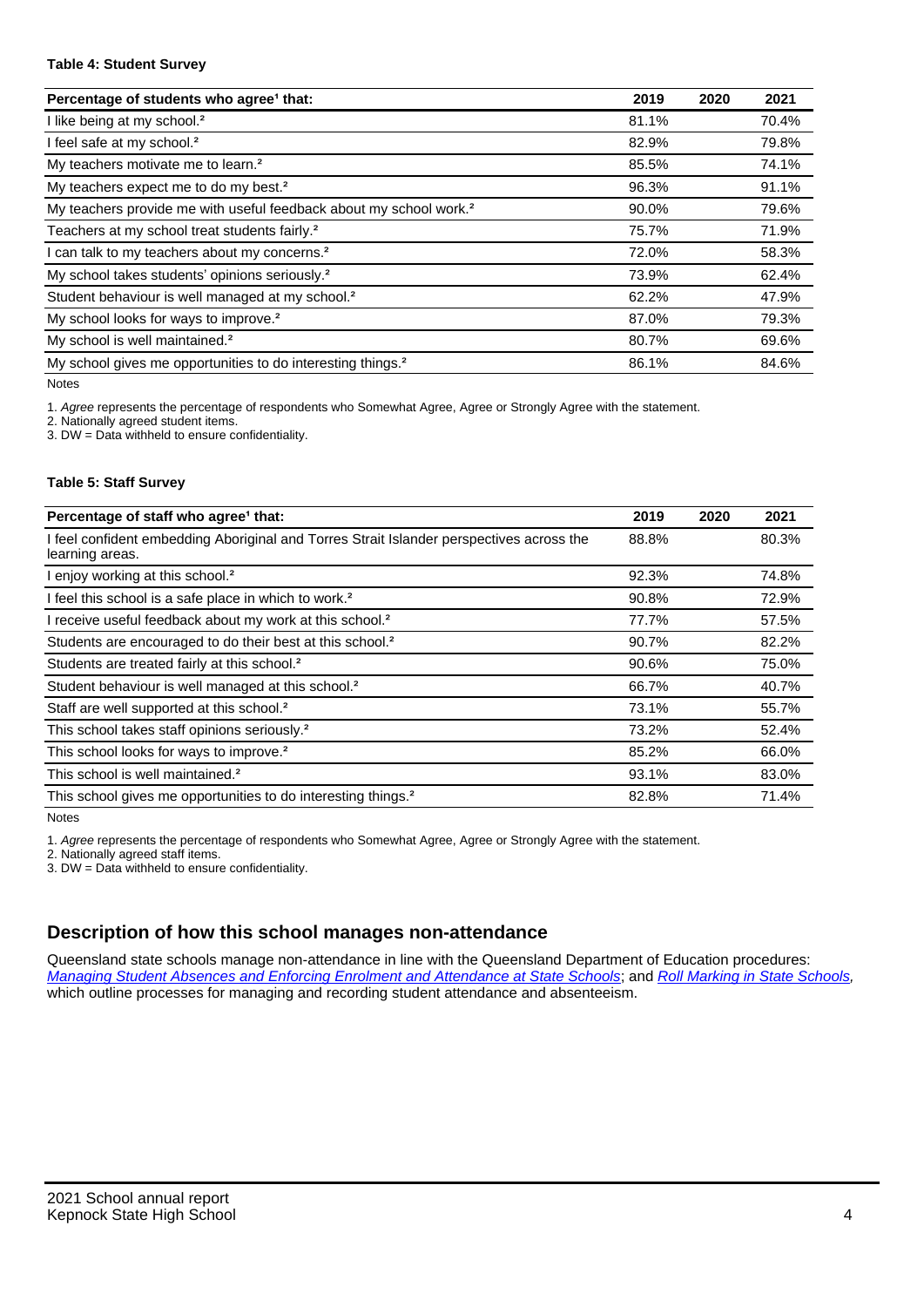# **School disciplinary absences**

#### **Table 6: Count of school disciplinary absences at this school**

| Type of school disciplinary absence | 2019 | 2020 | 2021 |
|-------------------------------------|------|------|------|
| Short suspension                    | 511  | 357  | 376  |
| Long suspension                     | 14   | 11   | 12   |
| Exclusion                           | 4    | 2    | 6    |
| Cancellation                        | 17   | 6    | 5    |
| Total                               | 546  | 376  | 399  |

#### Notes

1. School disciplinary absence (SDA) data is a total of short suspensions (1–10 days), long suspensions (11–20 days), exclusions and cancellations. 2. The number of SDAs is not the number of students who received an SDA as one student may be suspended several times in a school year. Each time a student is suspended it is recorded as an additional SDA. The data does not reflect the outcomes of appeal decisions.

3. 2020 data was impacted by the COVID-19 health emergency. There were significantly fewer SDAs during the home-based learning period (the first five weeks of Term 2) compared to other years.

# **School funding**

## **School income broken down by funding source**

School income, reported by financial year accounting cycle using standardised national methodologies and broken down by funding source is available via the [My School](http://www.myschool.edu.au/) website.

### **How to access our income details**

- 1. Click on the My School link <http://www.myschool.edu.au/>.
- 2. Enter the school name or suburb of the school you wish to search.

| Search by school name or suburb | <b>School sector</b> | School type | <b>State</b> |  |
|---------------------------------|----------------------|-------------|--------------|--|
|                                 |                      |             |              |  |

3. Click on View School Profile to access the school's profile.



4. Click on Finances and select the appropriate year to view school financial information.

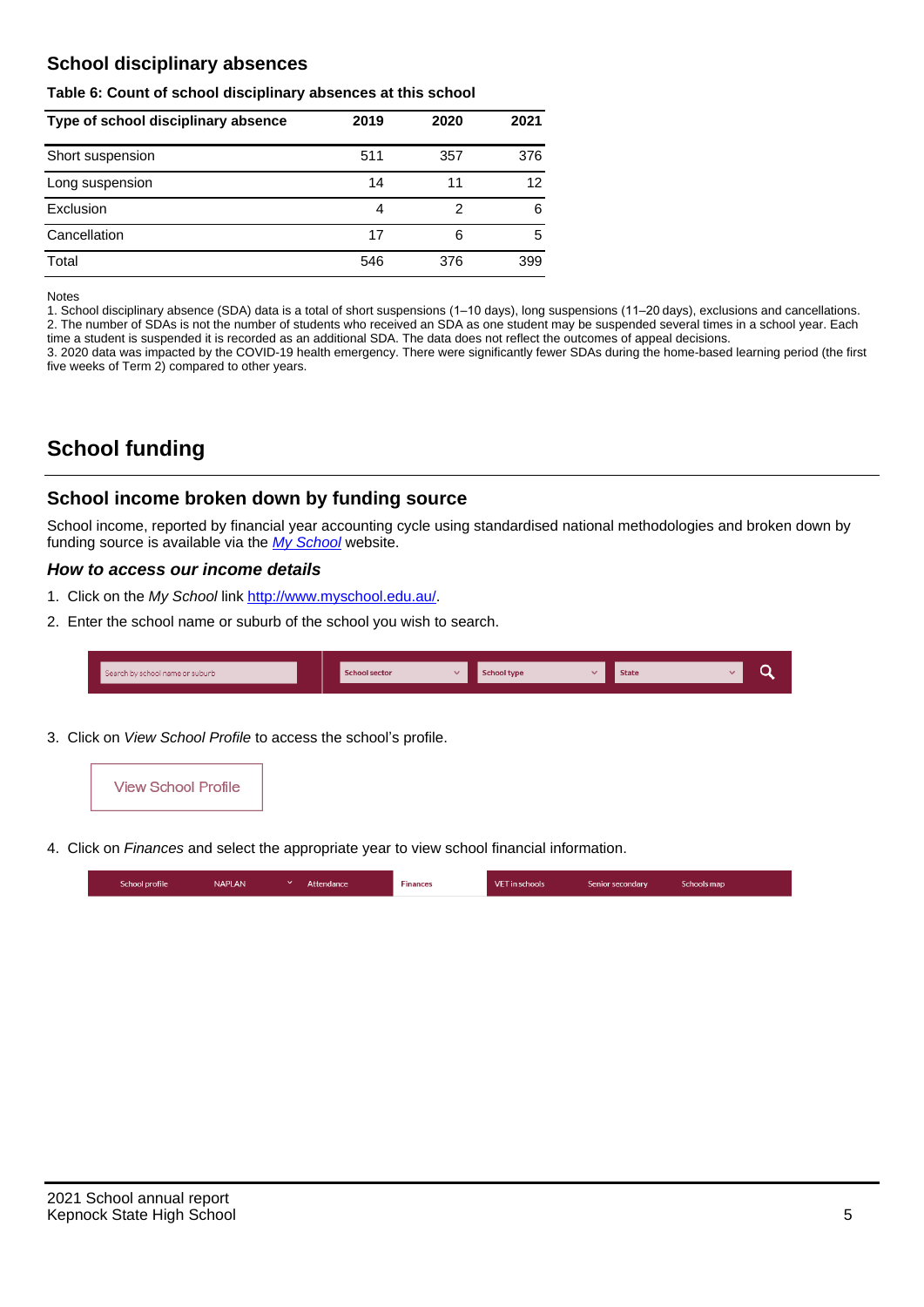# **Teacher standards and qualifications**

The Teacher registration eligibility requirements: Policy (p.1) states:

To be eligible for registration, a person must satisfy the Queensland College of Teachers (QCT) that they meet requirements regarding qualification and experience, or have otherwise met the requirements of the Australian Professional Standards for Teachers (APST). A person must also satisfy the QCT that they are suitable to teach and meet English language proficiency requirements. All these requirements are specified in the Act and the Education (Queensland College of Teachers) Regulation 2005 (the Regulation).

The qualifications required for teacher registration are successful completion of either -

- (a) a four-year initial teacher education program including teacher education studies of at least one year (e.g. a Bachelor of Education, or a double Bachelor degree in Science and Teaching) or
- (b) a one-year graduate initial teacher education program following a degree (e.g. a one-year Graduate Diploma of Education (Secondary) after a three-year Bachelor degree) or
- (c) another course of teacher education that the QCT is reasonably satisfied is the equivalent of (a) or (b). These are considered on a case-by-case basis.

For more information, please refer to the following link:

• <https://www.qct.edu.au/registration/qualifications>

# **Workforce composition**

## **Staff composition, including Indigenous staff**

### **Table 7: Workforce composition for this school**

|                    | <b>Teaching staff</b> |      |      | Non-teaching staff |      |      | Indigenous staff |      |      |
|--------------------|-----------------------|------|------|--------------------|------|------|------------------|------|------|
| <b>Description</b> | 2019                  | 2020 | 2021 | 2019               | 2020 | 2021 | 2019             | 2020 | 2021 |
| Headcount          | 121                   | 124  | 123  | 60                 | 64   | 66   |                  |      |      |
| <b>FTF</b>         | 111                   | 115  | 114  | 44                 | 46   | 49   |                  |      |      |

Notes

1. Teaching staff includes school leaders.

2. Indigenous refers to Aboriginal and Torres Strait Islander people of Australia.

3. FTE = full-time equivalent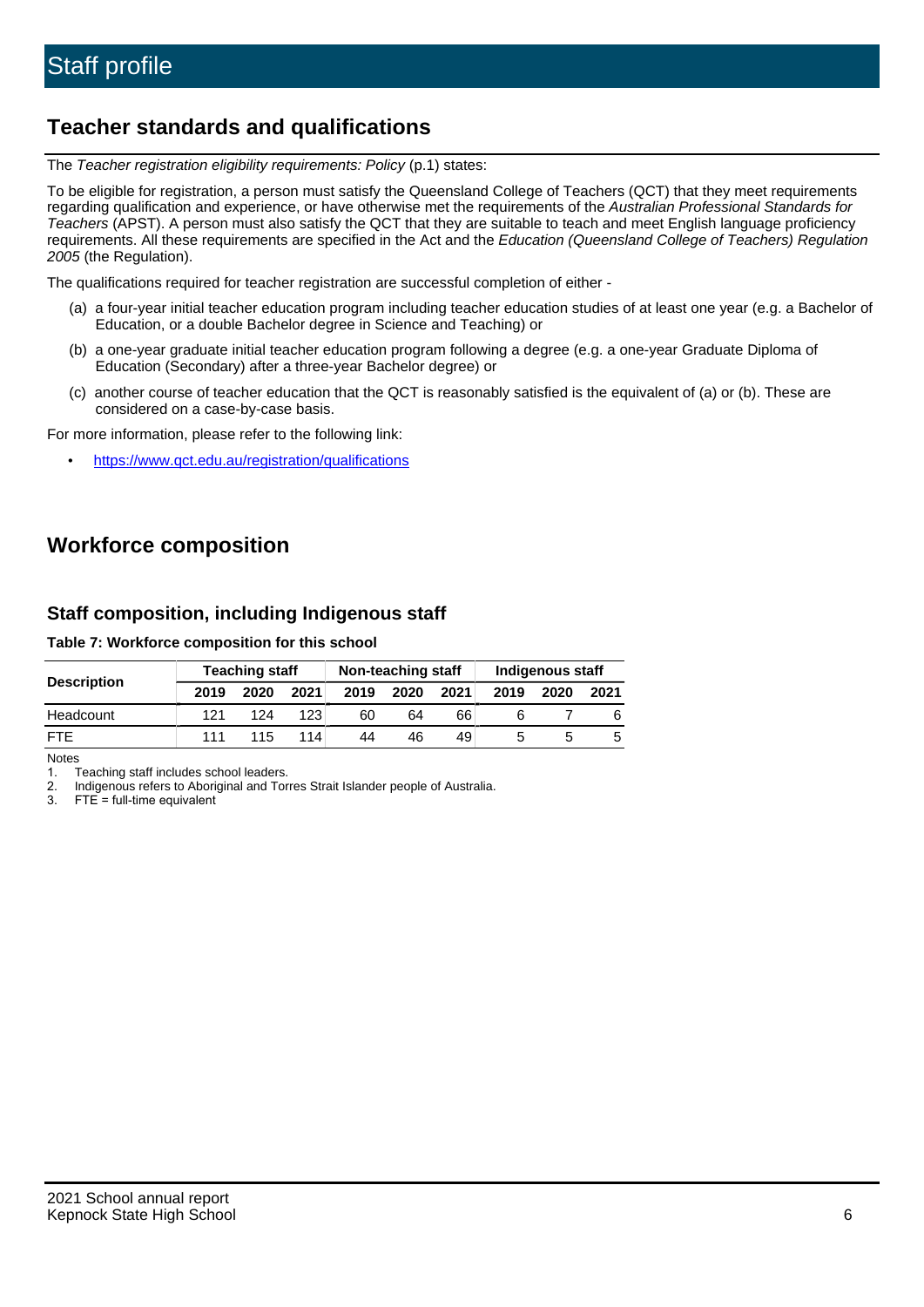# **Key student outcomes**

## **Student attendance**

Tables 8–9 show attendance rates at this school as percentages. In 2020, the COVID-19 health emergency affected student attendance in Queensland Government schools. Comparisons between 2020 and other years' attendance data should not be made.

#### **Table 8: Overall student attendance at this school**

| <b>Description</b>                                  | 2019 | 2020 | 2021 |
|-----------------------------------------------------|------|------|------|
| Overall attendance rate for students at this school | 86%  | 84%  | 82%  |

Notes

1. The attendance rate is the full- and part-time days attended as a percentage of enrolled school days.

2. Full-time students only.

#### **Table 9: Student attendance rates for each year level at this school**

| <b>Year Level</b> | 2019 | 2020 | 2021 |
|-------------------|------|------|------|
| Year 7            | 88%  | 88%  | 85%  |
| Year 8            | 87%  | 83%  | 83%  |
| Year 9            | 85%  | 83%  | 81%  |
| Year 10           | 83%  | 79%  | 77%  |
| Year 11           | 87%  | 85%  | 84%  |
| Year 12           | 88%  | 87%  | 85%  |

Notes

1. The attendance rate is the full- and part-time days attended as a percentage of enrolled school days.

2. Full-time students only.

3. DW = Data withheld to ensure confidentiality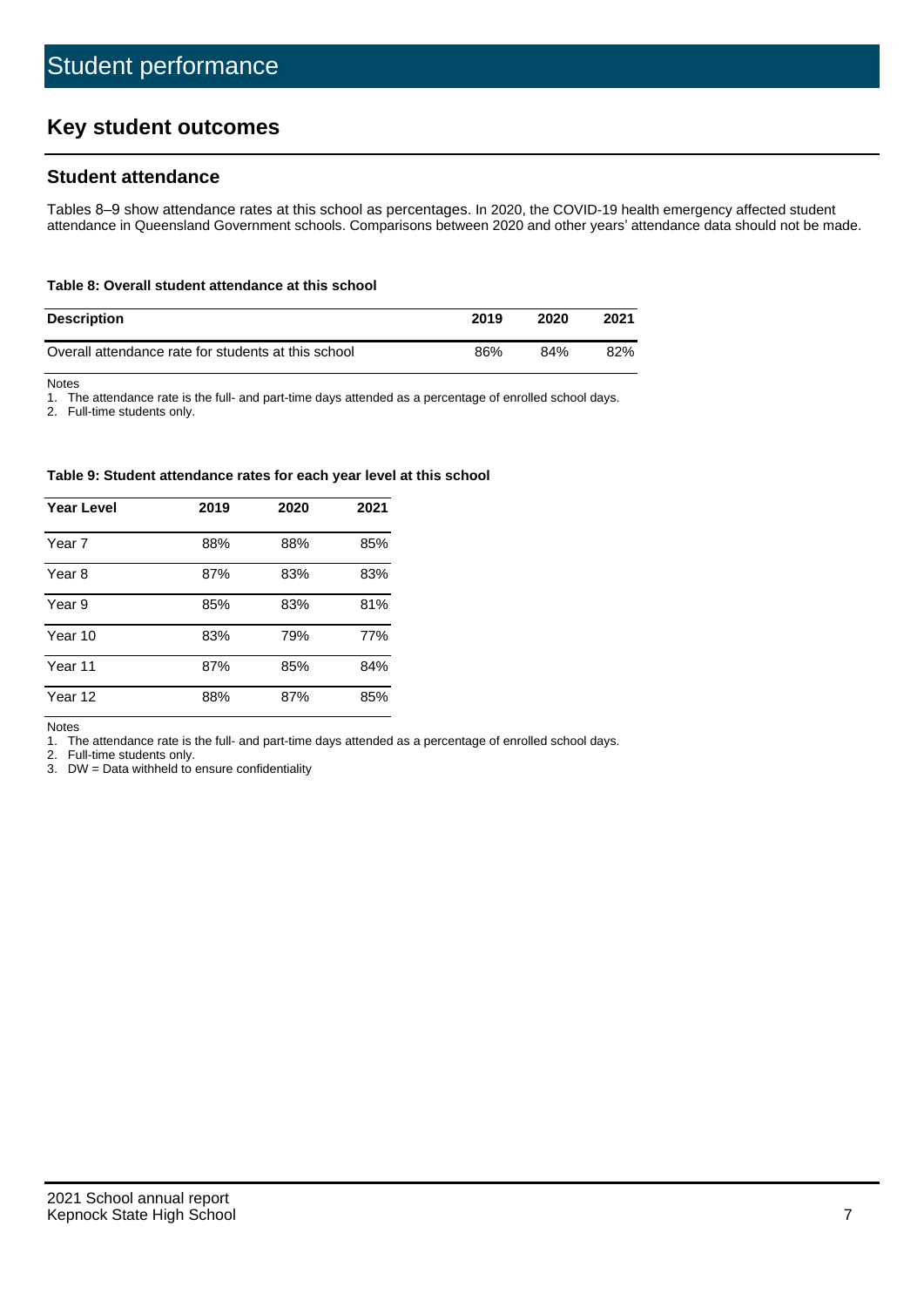# **NAPLAN**

Our reading, writing, spelling, grammar and punctuation, and numeracy results for the Years 3, 5, 7 and 9 NAPLAN tests are available via the [My School](http://www.myschool.edu.au/) website.

## **How to access our NAPLAN results**

- 1. Click on the My School link <http://www.myschool.edu.au/>.
- 2. Enter the school name or suburb of the school you wish to search.

| Search by school name or suburb | <b>School sector</b> | <b>School type</b>                        |          | <b>State</b> |  |
|---------------------------------|----------------------|-------------------------------------------|----------|--------------|--|
|                                 |                      |                                           |          |              |  |
|                                 |                      | $\sim$ $\sim$ $\sim$ $\sim$ $\sim$ $\sim$ | $\cdots$ |              |  |

3. Click on View School Profile of the appropriate school to access the school's profile.

| <b>View School Profile</b> |
|----------------------------|
|----------------------------|

4. Click on NAPLAN and select a year to view school NAPLAN information.

|  | School profile | <b>NAPLAN</b><br>$\sim$ 1 | Attendance | <b>Finances</b> | <b>VET</b> in schools | Senior secondary | Schools map |
|--|----------------|---------------------------|------------|-----------------|-----------------------|------------------|-------------|
|--|----------------|---------------------------|------------|-----------------|-----------------------|------------------|-------------|

#### Notes

- 1. If you are unable to access the internet, please contact the school for a hard copy of the school's NAPLAN results.
- 2. The National Assessment Program Literacy and Numeracy ([NAPLAN\)](http://www.nap.edu.au/naplan) is an annual assessment for students in Years 3, 5, 7 and 9.